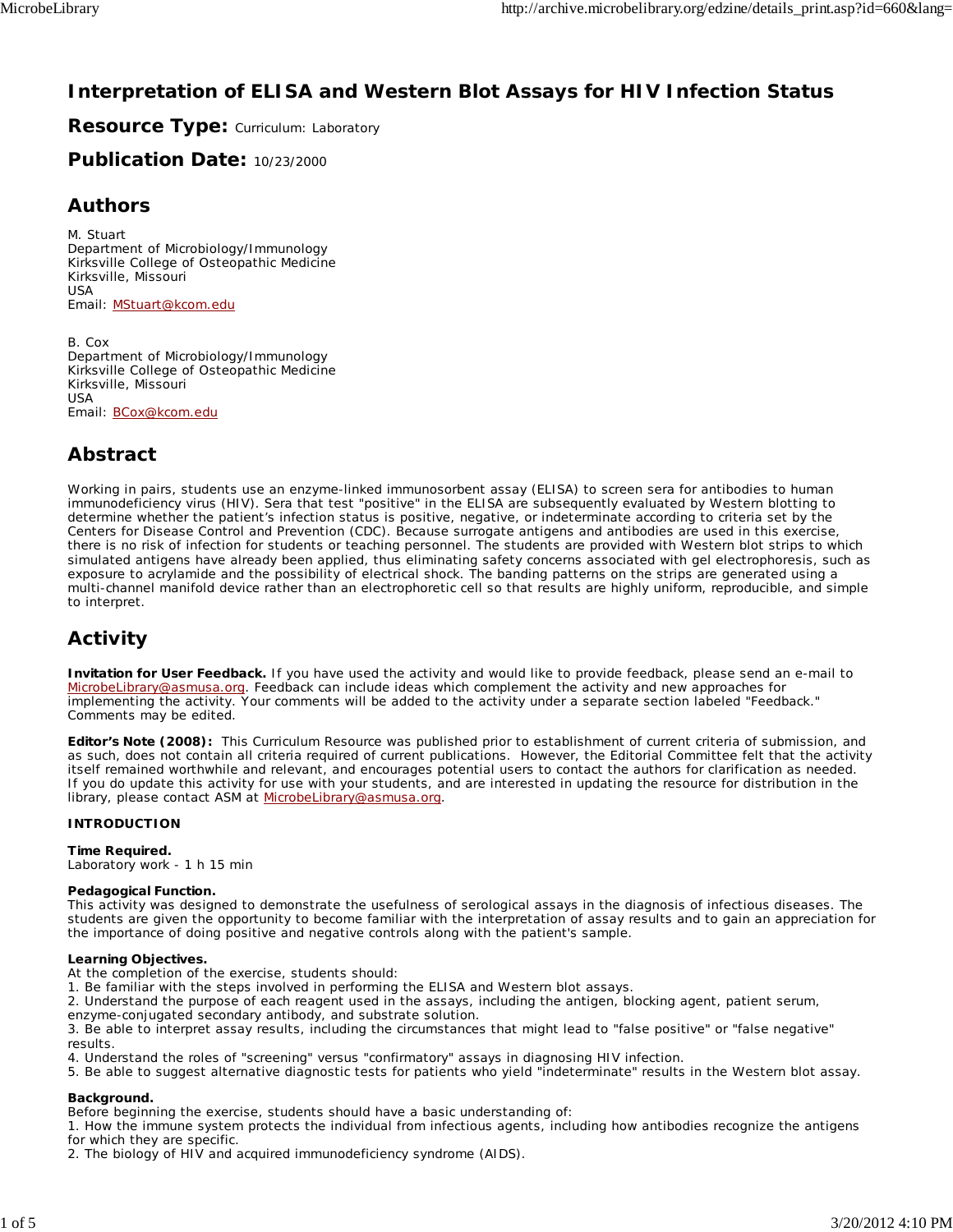#### **PROCEDURE**

#### **Materials.**

*ELISA*

1. Microcentrifuge tubes containing 3 different simulated patient sera, plus positive and negative control sera, diluted in phosphate-buffered saline

- 2. An ELISA plate precoated with surrogate HIV antigens and blocking agent
- 3. A squirt bottle containing ELISA wash buffer
- 4. Disposable pipets
- 5. Simulated goat antihuman IgG-horseradish peroxidase conjugate
- 6. 3,3',5,5'-tetramethyl-benzidine (TMB) substrate

#### *Western blot*

- 1. Three simulated HIV Western blot strips
- 2. Microcentrifuge tubes containing your positive patient serum from the HIV ELISA, plus positive and negative control sera
- diluted in tris-buffered saline
- 3. Incubation tray and forceps
- 4. A squirt bottle containing Western blot wash buffer
- 5. Simulated goat antihuman IgG-horseradish peroxidase conjugate
- 6. 3,3'-diaminobenzidine (DAB) substrate solution

#### **Student Version.**

*ELISA.* The ELISA plate has been coated with surrogate HIV antigens and blocked with irrelevant protein for you by the instructor. Work in pairs and be sure to change pipets between serum samples.

1. Use a pipet to dispense 3 drops of each simulated serum into duplicate wells of the ELISA plate according to the template

- in Figure 1. Incubate the plate 5 min at room temperature.
- 2. Shake out the contents of the wells. Flick-wash the test wells 3 times each with ELISA wash buffer.

3. Dispense 3 drops from the tube labeled "goat antihuman IgG-horseradish peroxidase conjugate" into each test well and incubate the plate 5 min.

4. Shake out the contents of the wells. Flick-wash the test wells 3 times each with ELISA wash buffer.

- 5. Dispense 3 drops of the TMB substrate into each test well. Observe for color development over the next 3-10 min.
- 6. Record your patients' specimen letters on your answer sheet along with your results (positive or negative).

#### Figure 1 Answer Sheet

*Western blot.* Prior to the laboratory, nitrocellulose strips were prepared that simulate HIV antigens separated by polyacrylamide gel electrophoresis according to molecular mass. The strips have been blocked for you by the instructor.

1. Inform the instructor which of your patient sera yielded a positive result in the HIV ELISA. You will be given an HIV Western blot strip that bears the same label as your positive serum sample. In addition, you will receive strips labeled (+) and (-) for incubation with positive and negative control sera, respectively.

2. Using forceps, place the dry strips in separate wells of an incubation tray. Rehydrate each strip with the corresponding serum sample and incubate for 15 min, rocking the incubation tray frequently. For this and all subsequent incubation or washing steps, use enough liquid to completely cover the strips without cross-contaminating adjacent wells.

3. Remove the sera from the strips. Wash each strip 3 times, 2 minutes per wash, rocking the tray constantly.

4. Incubate each strip 5 min with simulated goat antihuman IgG-horseradish peroxidase conjugate, rocking the tray frequently.

5. Remove the conjugate from the strips. Wash each strip 3 times with constant rocking, 2 minutes per wash.

6. Add DAB substrate solution to each strip. Rock the chamber constantly over the next 3-10 min. Stop color development by flushing the strips with water.

7. Using the CDC criteria listed in Table 1 to make your determination, record the results (positive, negative, or indeterminate) obtained for your patient's serum along with the specimen letter.

#### Table 1

#### **Safety Issues.**

Safety concerns are minimal because streptavidin-horseradish peroxidase and biotinylated albumin are used as substitutes for antibodies and HIV antigens, respectively. Exposure of the skin to substrate solutions should be avoided because the chemicals are potentially carcinogenic. Mouth pipetting is prohibited.

All reagents have been chosen for their low toxicity. The students are informed that potentially infectious human serum and HIV antigens are not being used, and so it is not essential to employ universal precautions against bloodborne pathogens as outlined by the CDC (2). However, if this exercise is being performed by allied health or microbiology majors, the instructor may wish to use it as an opportunity to introduce these safety guidelines.

#### **ASSESSMENT and OUTCOMES**

#### **Suggestions for Assessment.**

The answer sheet requires interpretation of the results obtained for patient sera in the HIV ELISA and Western blot assays, and also asks questions that probe the students' understanding of assay methodology and limitations. In addition, students are routinely asked to interpret ELISA and Western blot results during written lecture or laboratory examinations after completion of the exercise to assess their analytical skills.

The instructor may wish to provide background information to facilitate completion of questions asked on the answer sheet. A discussion prior to beginning lab work might include the likelihood of obtaining a false positive ELISA result in plates that have not been properly blocked, or the causes of obtaining false negatives, such as the inadvertent omission of reagents or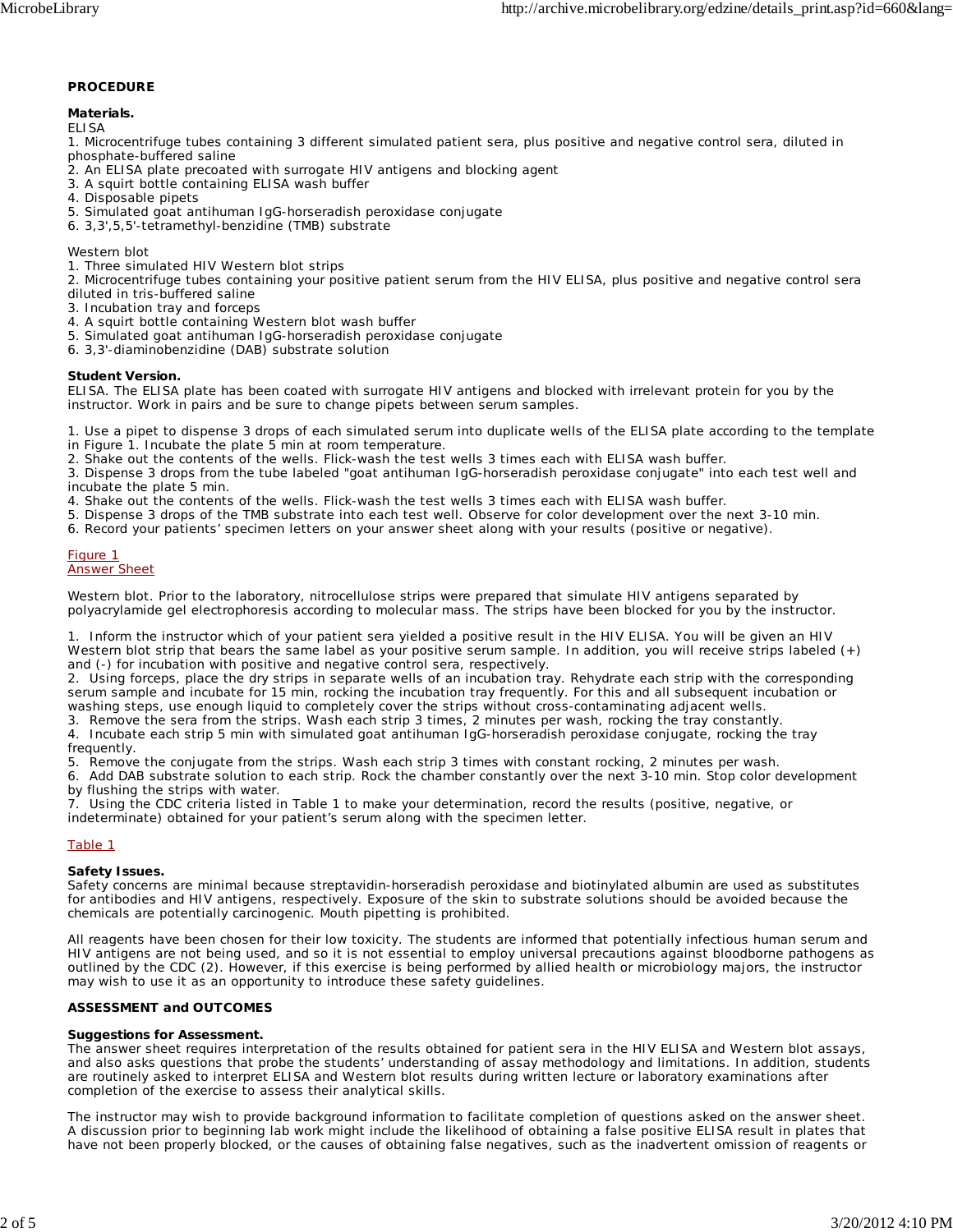the use of expired reagents. In addition to operator error, biological factors that can lead to false positive or false negative results should be discussed. For instance, false positives may occur when human antibodies react with contaminating proteins derived from the cells used to propagate HIV. Such cross-reaction with cellular proteins may occur when women who have been pregnant, or persons who have received transfusions or transplanted tissues, develop antibodies to foreign histocompatibility antigens. The Western blot is a good confirmatory test because it can discriminate between viral antigens and contaminating cellular components on the basis of molecular mass, while the ELISA makes a good screening tool because it is sensitive, relatively inexpensive, and rapid to perform. False negatives may occur if the patient is in the "window" period of infection before detectable antibodies have developed. For these individuals and those who are indeterminate in the Western blot assay, serum or plasma can be examined for the presence of viral antigens. p24 is useful for detecting very recent infections in adults and in neonates. Reverse transcriptase polymerase chain reaction (RT-PCR) detects the presence of the HIV genome during the first 2-4 weeks after infection when patients may be seronegative but infective; it is also useful for detecting HIV infection in neonates. In hospitals affiliated with research facilities, it may be possible to isolate and culture the virus from patient specimens. A decline in the CD4:CD8 T cell ratio may also signal infection in patients who are seronegative.

#### **Problems and Caveats.**

Preparation of ELISA plates and Western blot strips is time-consuming and requires advance planning.

ELISA plates work best if they are incubated with surrogate antigen overnight at  $4^{\circ}$ C and then blocked in the morning before their use in an afternoon lab period. Ten wells (see Fig. 1) in each Falcon Probind assay plate are coated with 100 ml/well of biotin-labeled bovine serum albumin diluted to 20 mg/ml in phosphate-buffered saline (PBS), pH 7.4. Plates are washed 3 times with 200 ml/well of PBS containing 0.05% Tween 20 (PBST, ELISA wash buffer). To prevent nonspecific binding, unsaturated binding sites in the wells are blocked by a 1-h incubation at room temperature in 200 ml/well of PBS containing 1% unlabeled bovine serum albumin. After removing the blocking agent and washing the wells 3 times with PBST, the plates can be shaken dry and stored at  $4^{\circ}$ C in resealable plastic bags until used.

For each pair of students, 5 simulated sera should be prepared—2 positive and 3 negative samples. The positive control and positive patient serum are made by diluting streptavidin-horseradish peroxidase to 1 mg/ml in PBS. Negative control and negative patient sera consist of PBS alone. The sera are dispensed at 250 ml/vial in labeled microcentrifuge tubes. The simulated goat antihuman IgG-horseradish peroxidase also consists of PBS alone and can be provided in larger bottles for several students to share. TMB substrate solution is supplied as a ready-to-use solution. All reagents are dispensed into the ELISA wells using disposable plastic transfer pipets. Typical results obtained for the HIV ELISA and their interpretation are illustrated in Figure 2.

#### Figure 2

Simulated Western blot strips are prepared by placing a sheet of nitrocellulose wetted with tris-buffered saline (TBS), pH 7.5, into a Mini-Protean II Multiscreen Apparatus, and then loading specific lanes with 600 ml of biotinylated BSA diluted to 5 mg/ml in TBS. For instance, to generate the banding pattern of the positive control illustrated in Fig. 3, lanes 1, 2, 7, 9, 10, 12, 15, 17, and 19 of the Multiscreen Apparatus were loaded with biotinylated BSA. Additional banding patterns we typically use also are illustrated in Fig. 3; they may be altered by the instructor so long as the new banding patterns follow the criteria listed in Table 1. After a 1-h incubation at room temperature, the surrogate antigen is removed by vacuum aspiration, the nitrocellulose is removed from the apparatus and rinsed with TBS, and the membrane is blocked by a 1-h incubation in TBS containing 3% unlabeled BSA. After rinsing in TBS, the nitrocellulose is cut into uniform horizontal strips perpendicular to the antigen lanes and dried at room temperature. The strips are labeled (see the letter codes in the

appendix) and then stored between pieces of cardboard in resealable plastic bags at -20 $^{\circ}$ C for up to 2 months. Negative control strips are cut to the same size as the surrogate HIV strips from sheets of nitrocellulose that have been incubated in blocking agent.

#### Figure 3

For the Western blot, each pair of students will require 3 simulated serum samples and 3 corresponding nitrocellulose strips representing the positive control, negative control, and the patient serum that yielded a positive result in the ELISA. It is important to remember that a serum yielding a positive ELISA result can subsequently be positive, negative, or indeterminate by Western blot analysis (1). Positive and indeterminate sera are prepared by diluting streptavidinhorseradish peroxidase to 1 mg/ml in TBS containing 0.5% unlabeled BSA; since the sera are the same, the outcome of the Western blot is determined by the pattern of antigen bands the instructor chooses to apply to the nitrocellulose. Negative serum consists of TBS alone. The strips are placed in the wells of mini-incubation trays for incubation and washing steps. After incubation in simulated human serum, the strips are washed in TBS containing 0.05% Tween-20 (TTBS, Western blot wash buffer). The wash buffer is replaced by simulated goat antihuman IgG-horseradish peroxide which consists of TBS alone. After further washes, the strips are incubated in an metal-enhanced DAB substrate solution, which is supplied as a two-component system that can be mixed just prior to the laboratory period.

#### **SUPPLEMENTARY MATERIALS**

#### **Possible Modifications.**

Because this exercise was designed to be completed within 2 h including discussion time, lengthy antigen adsorption and blocking steps have been performed by the instructor prior to class. If time constraints are less strict, students should be allowed to coat their own ELISA plates with surrogate antigen and to block unsaturated binding sites with irrelevant protein. Three drops of antigen solution should be applied to each well and the plate incubated at room temperature for 1 h. The plates should be washed 3 times with ELISA wash buffer. Six drops/well of blocking agent should then be applied and incubation allowed to proceed for 1 h. After washing the wells an additional 3 times with wash buffer, the plate is ready for the application of the simulated serum samples. The instructor may also wish to have the students block their own nitrocellulose strips containing surrogate HIV antigens for Western blot analysis. Blocking is accomplished by a 1-h incubation in blocking agent at room temperature.

Commercial HIV ELISA and Western blot kits compare a single dilution (typically 1:100) of the patient's serum to three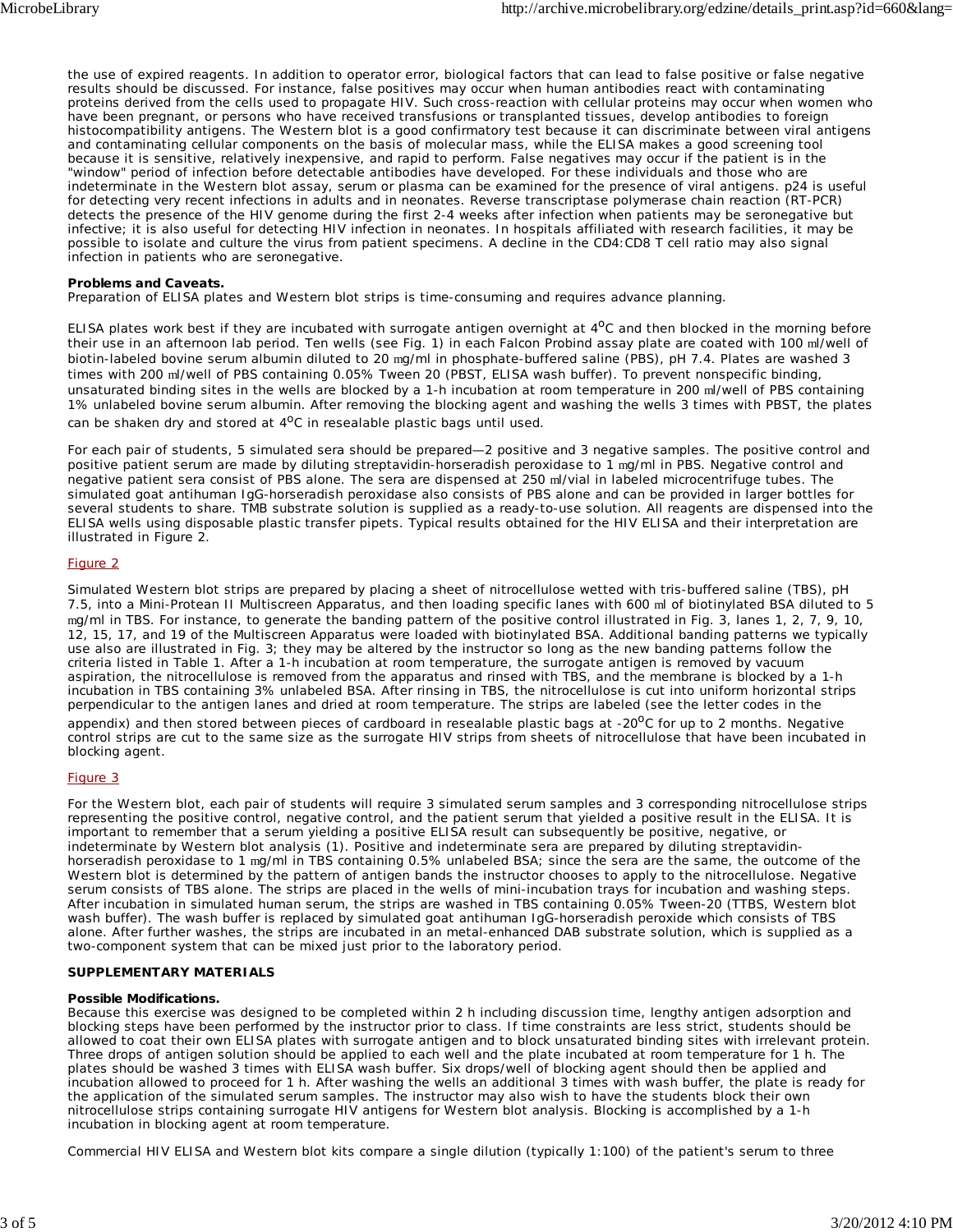controls—negative, weak positive, and positive. If the instructor wishes to enhance the authenticity of this exercise, a weak positive control can be included to enable the construction of a standard curve from which to calculate antibody concentrations in the patient specimens. ELISA readers that accommodate microwell strips can be purchased for around \$2000; these are quite suitable for use in the student laboratory if quantitative measurements of ELISA absorbance values are desired.

#### **General Information on the HIV ELISA and Western Blot Techniques.**

The ELISA is used as a screening tool to identify individuals potentially infected by HIV, the causative agent of AIDS. Partially purified, inactivated HIV antigens are precoated onto the ELISA plate, and remaining sites on the plastic support are saturated (blocked) with an irrelevant protein such as bovine serum albumin to prevent subsequent reagents from binding nonspecifically. Patient serum is added to the wells; if HIV-specific antibodies are present in the serum, they will bind to the HIV antigens on the plate. Antibodies not specific for HIV are washed away during subsequent rinsing. An antihuman IgG secondary antibody conjugated to the enzyme horseradish peroxidase is then added to the wells; it binds to any human IgG that previously bound to HIV. After further washing, a colorless substrate solution is added to the wells, and the plate is inspected for a colored product that forms upon cleavage of the substrate by the peroxidase enzyme. The results can be measured qualitatively by visual inspection or quantitatively using a spectrophotometer. In this laboratory exercise, biotinylated albumin and streptavidin-horseradish peroxidase are used in place of HIV antigens and patient serum, respectively. Streptavidin is a tetrameric protein that binds with high affinity to biotin, a small B vitamin. The interaction is rapid and nearly irreversible, and thus it provides a useful alternative to a genuine antigen-antibody interaction for use in the teaching laboratory.

In an HIV Western blot, HIV-infected cells are lysed and electrophoresed into a polyacrylamide gel. As the proteins migrate, they separate based upon mass and charge, with smaller proteins migrating through the gel faster than larger proteins. The separated proteins are then transferred to a nitrocellulose membrane by passing a uniform electric current through the gel so that the proteins retain the same pattern on the membrane as on the gel. All sites on the membrane which do not contain blotted antigens from the gel can then be blocked with irrelevant protein to prevent nonspecific binding by subsequent reagents. After blocking, the membrane is incubated first with patient serum, then with goat antihuman IgG-horseradish peroxidase conjugate, and lastly with substrate solution. Upon reaction with the conjugate enzyme, the substrate precipitates, resulting in a visible band wherever the patient's antibody bound to an antigen on the membrane. As in the ELISA exercise, HIV antigens and human sera are replaced by biotinylated albumin and streptavidin-horseradish peroxidase, respectively, in the simulated HIV Western blot. The biotinylated albumin is applied to the nitrocellulose in a pattern that closely mimics the pattern that results when HIV antigens are separated by electrophoresis through a continuous 10% polyacrylamide gel.

#### **References.**

1. Centers for Disease Control and Prevention. Interpretation and use of the western blot assay for serodiagnosis of human immunodeficiency virus type 1 infections. MMWR 1989; **38** (suppl no. 7)**:**1-7. 2. Centers for Disease Control and Prevention. Recommendations for prevention of HIV transmission in health-care settings.

MMWR 1987; **36**(suppl no. 2)**:**1-18.

#### **Appendices.**

| Appendix 1. Letter Codes for Simulated Patient Sera |  |  |  |  |
|-----------------------------------------------------|--|--|--|--|
| <b>Appendix 2. Suggested Serum Groupings</b>        |  |  |  |  |

| Recipes for Media.<br>PBS, pH 7.4 |                  |
|-----------------------------------|------------------|
| NaCl                              | 8.0 <sub>g</sub> |
| KH <sub>2</sub> PO <sub>4</sub>   | 0.2 <sub>q</sub> |
| Na <sub>2</sub> HPO <sub>4</sub>  | 1.15 g           |
| KCI                               | 0.2 <sub>q</sub> |
|                                   |                  |

Q.s. to 1 L with distilled water.

| TBS, pH 7.5 |       |
|-------------|-------|
| Tris base   | 4.84  |
|             | g     |
| NaCl        | 58.48 |
|             | q     |

Adjust pH to 7.5 with HCl. Q.s. to 2 L with distilled water.

#### **Reagents and Equipment.**

Table 2 lists suppliers and costs for materials used in this laboratory. The cost per group is estimated at \$8.20 for disposable supplies; it was derived by prorating each price by the shelf life and/or minimum sufficient quantity of the reagent required for 50 groups of students per laboratory session. This figure does not include the cost of reusable items such as the Multiscreen Apparatus, forceps, and incubation trays.

#### Table 2

#### **Related Activities.**

The laboratory presented here was inspired by the AIDS laboratory activity written by William J. Grimes, Linda Chambers,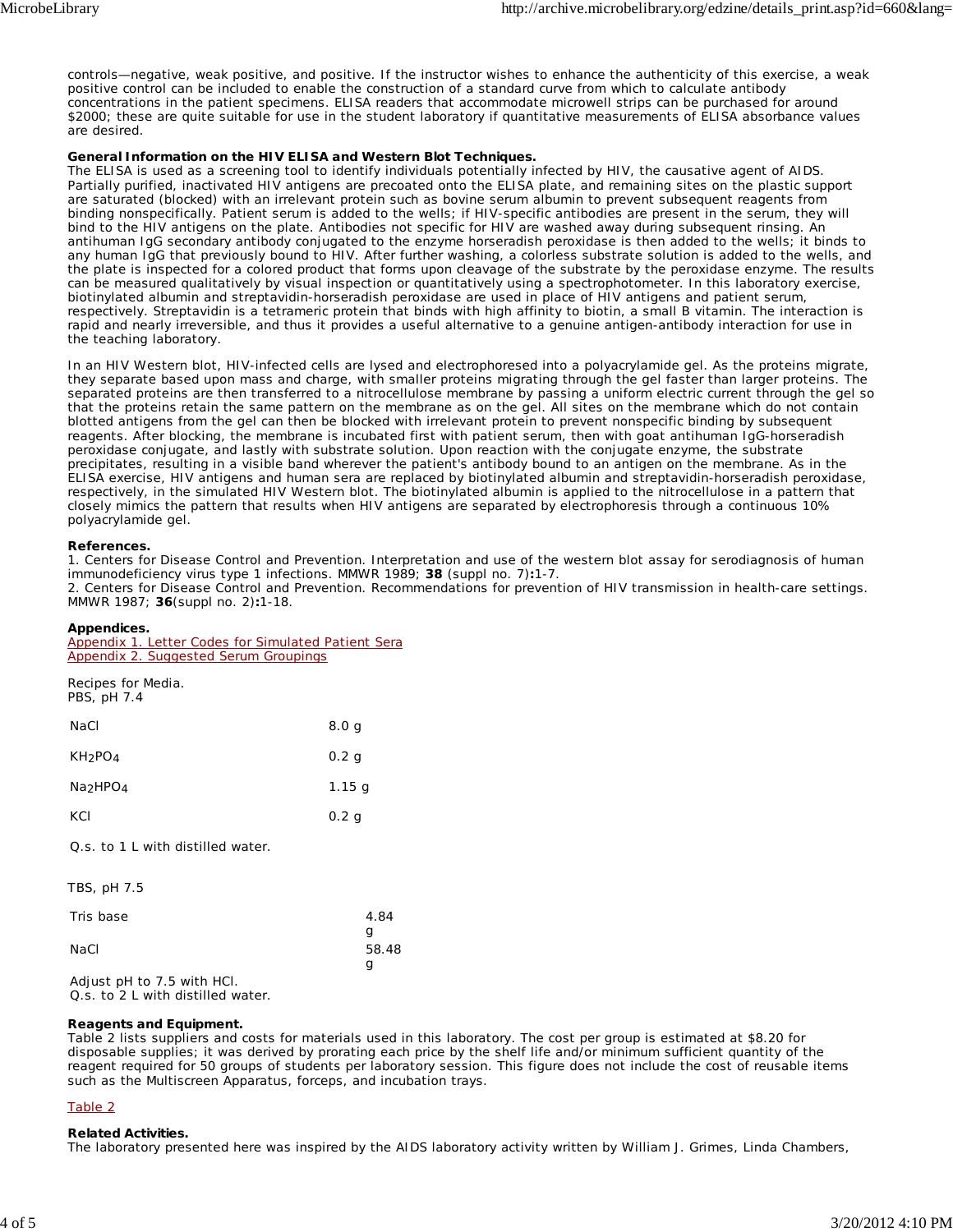and Martha Narro, contributors to The Biology Project, an online educational resource at the University of Arizona. In the original activity, students learn about the transmission of HIV by simulating the exchange of bodily fluids. This is accomplished by transferring aliquots of solutions, some of which contain simulated HIV antigens, between test tubes. Infected individuals are identified by an ELISA that assays for the presence of HIV antigens (rather than antibodies) in the fluids. Each group is then asked to work through the routes of transmission to determine the identity of the original carrier(s). The activity, as well as the entire Immunology Module offered through The Biology Project, can be accessed at: http://www.biology.arizona.edu/immunology/immunology.html

#### **Acknowledgments.**

We thank N. R. Chamberlain for suggesting the use of the Mini-Protean II Multiscreen Apparatus to prepare simulated Western blot strips.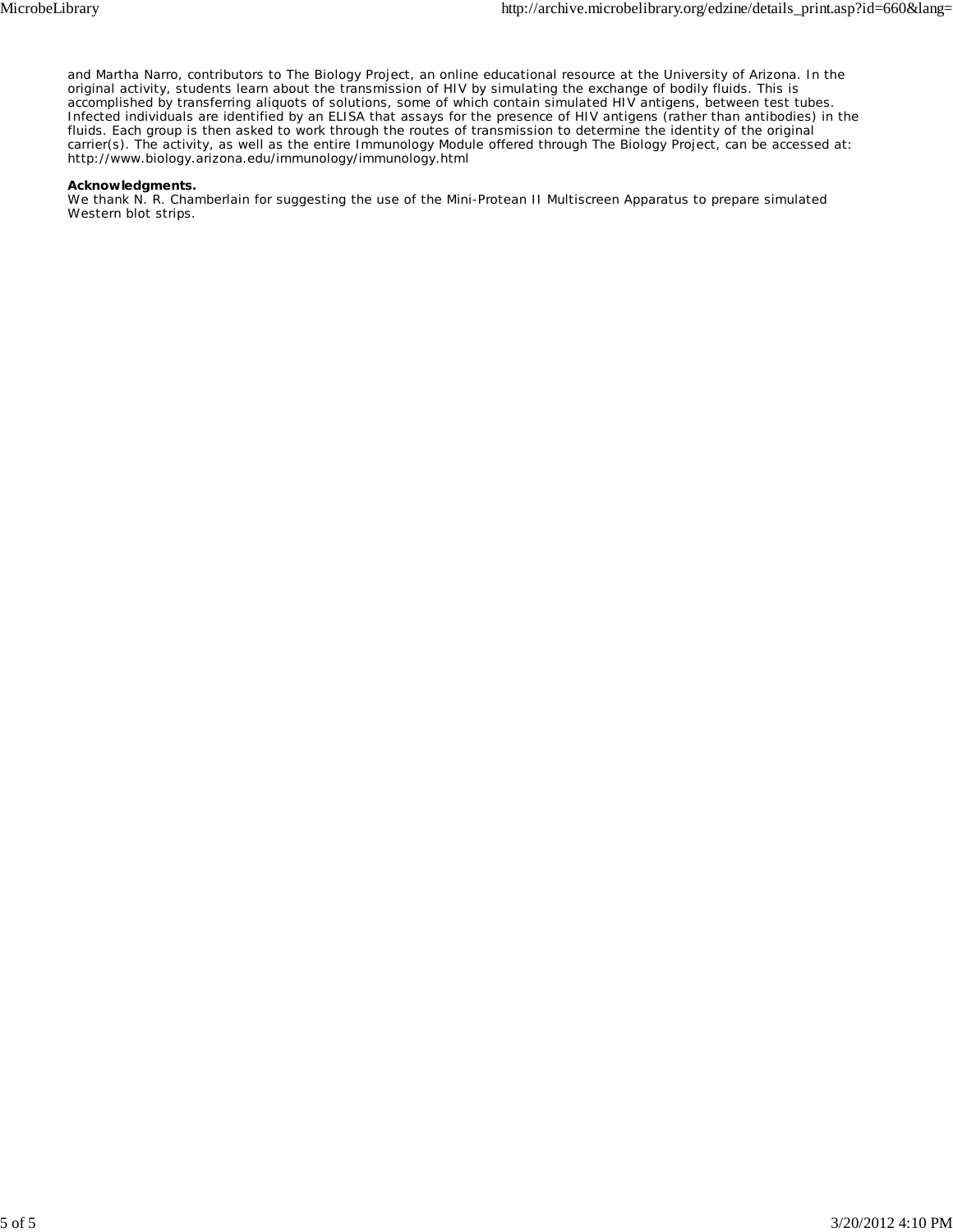

FIG 1. Template for loading the ELISA plate with positive (+), negative (-), and patient sera (P1-P3) in duplicate wells.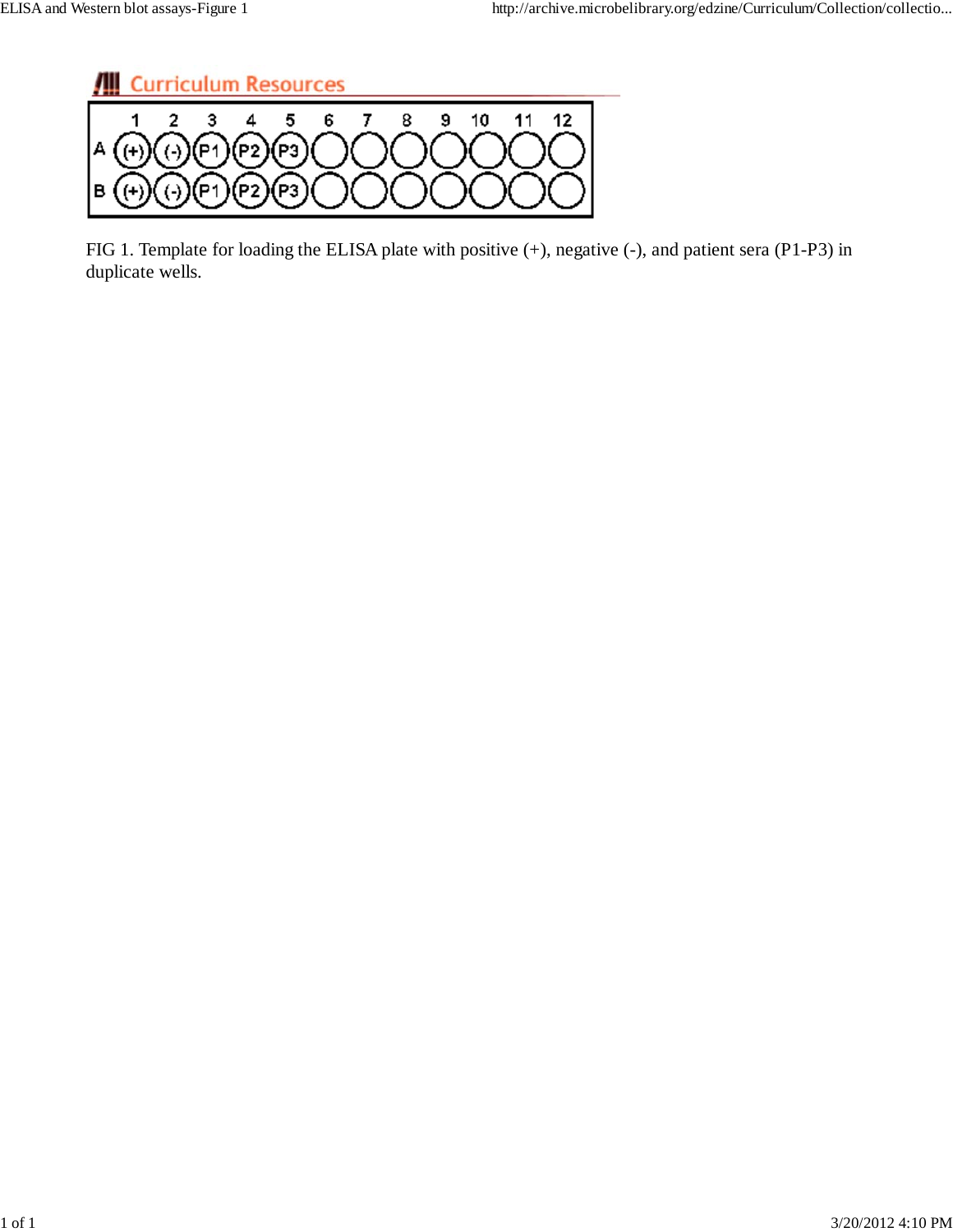# **Answer Sheet**

## **A. HIV ELISA**.

Record the letter assigned to each of your patient sera. Indicate whether each serum was positive (+) or negative (-) in the ELISA. Correct assessment of each patient serum is worth 1 point.

| Serum     | Reaction |
|-----------|----------|
| + Control |          |
| - Control |          |
| Patient:  |          |
| Patient:  |          |
| Patient:  |          |

## **B. HIV Western blot.**

Record the letter assigned to the patient serum that you tested in the Western blot assay. Indicate whether each serum was POSITIVE, NEGATIVE, or INDETERMINATE in the Western blot according to the criteria listed in Table 1. Correct assessment of the patient serum is worth 3 points.

| Serum     | Reaction |
|-----------|----------|
| + Control |          |
| - Control |          |
| Patient:  |          |

## **C. Questions.**

1. Why is it necessary to "block" the ELISA plate and nitrocellulose strip with "irrelevant" protein before application of subsequent reagents? (1 pt)

2. Why is it necessary to perform a confirmatory Western blot on serum that tests positive in the HIV ELISA? (1 pt)

3. What circumstances can lead to obtaining a false positive or false negative result in the ELISA and/or Western blot? (1 pt)

4. What are some alternative diagnostic tests that can be performed on patients who yield "indeterminate" results in the Western blot assay? (1 pt)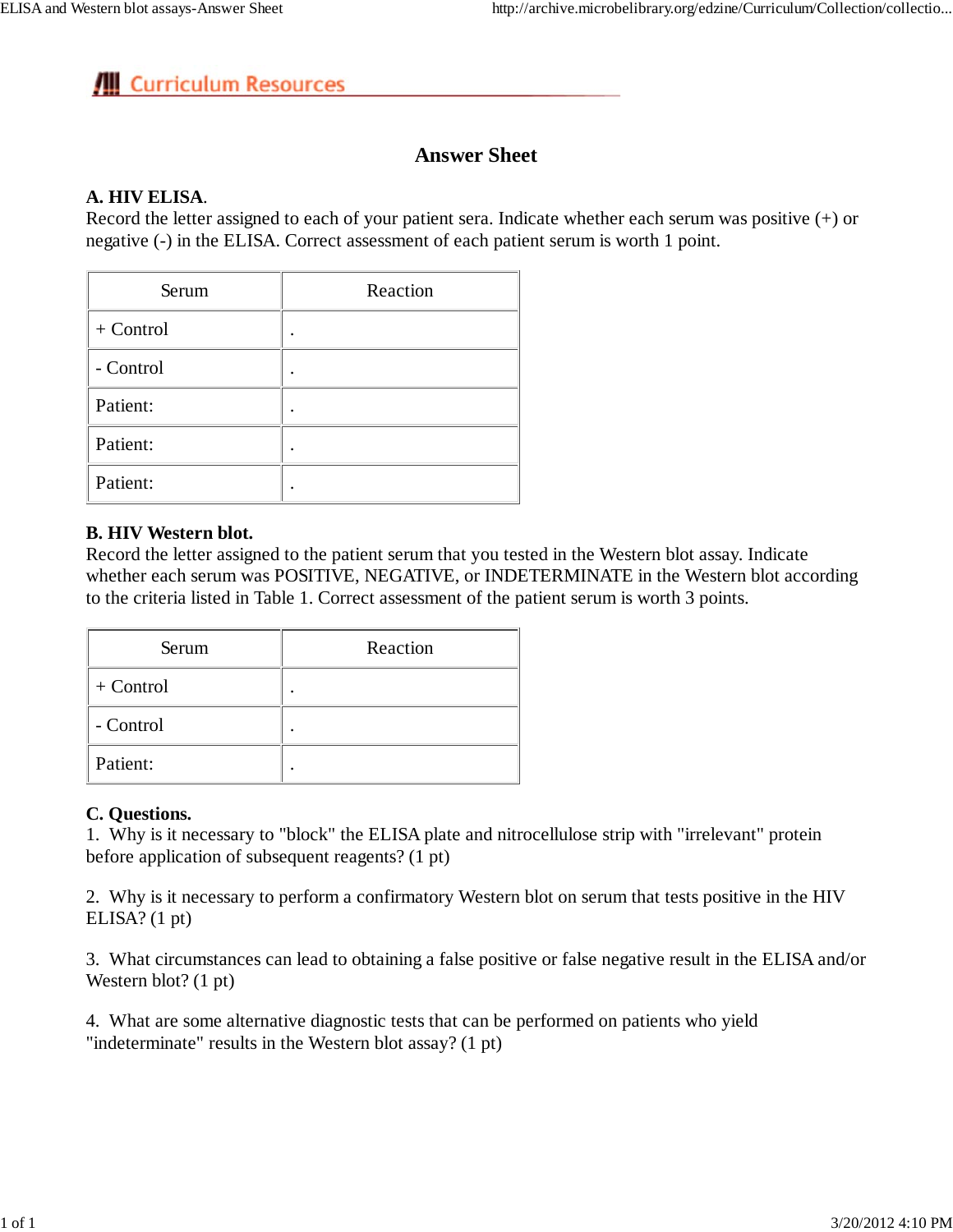# **Table 1. CDC Criteria for Scoring a Western Blot for Reactivity to HIV (1)**

| Positive result | At least two of the following HIV bands are recognized: $p24$ , $gp41$ , &<br>$\left  \frac{\text{gp120}}{160} \right $ . The presence of both $\left  \frac{\text{gp160}}{120} \right $ counts as one band.<br>Note: Any number of <i>additional</i> bands may be present. |
|-----------------|-----------------------------------------------------------------------------------------------------------------------------------------------------------------------------------------------------------------------------------------------------------------------------|
| Negative result | <i>No bands whatsoever</i> are recognized.                                                                                                                                                                                                                                  |
| Indeterminate   | One or more bands of any size are recognized, but the criteria for a<br>"positive" result are not met.                                                                                                                                                                      |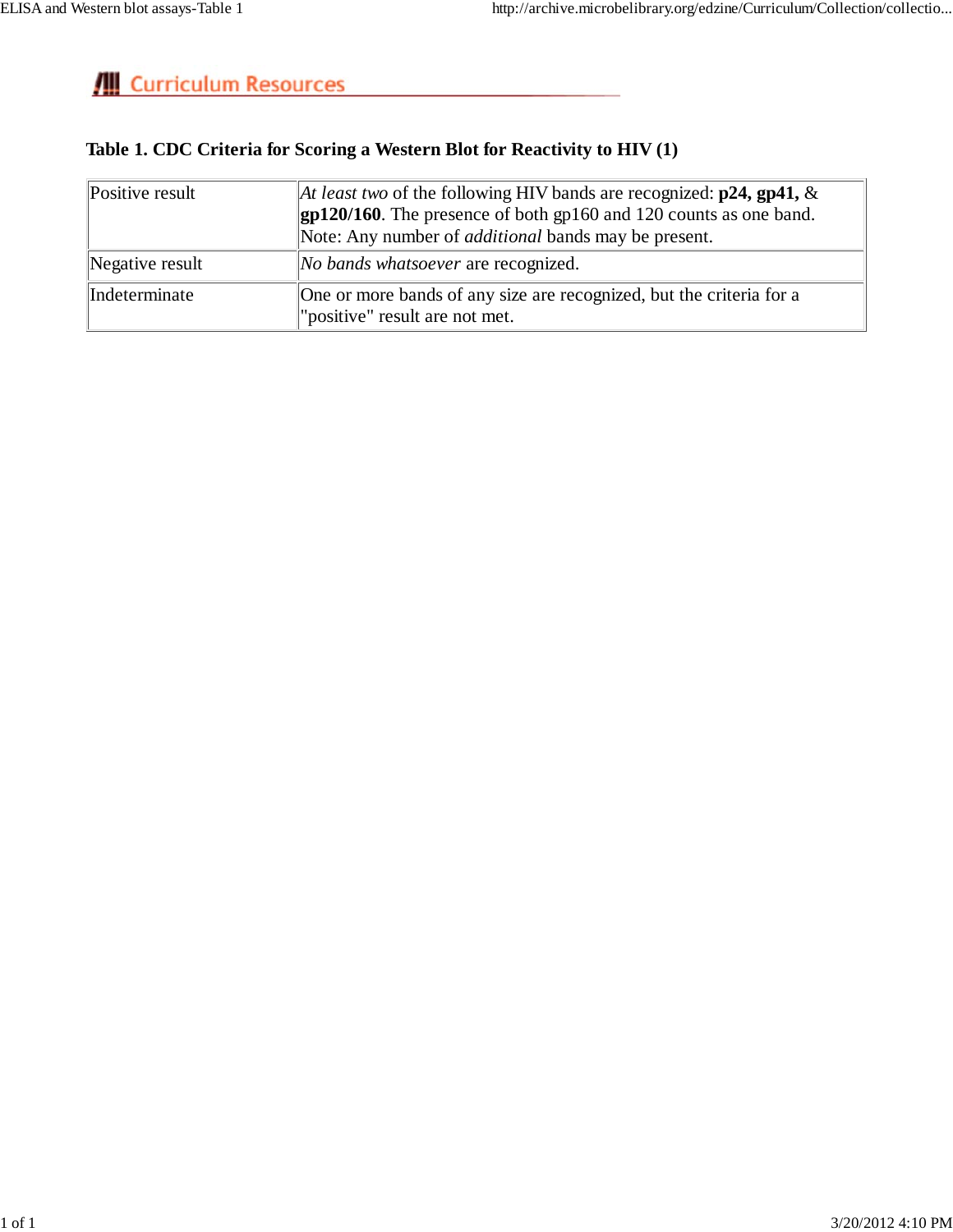

FIG 2. Typical results obtained in the HIV ELISA after 10 min of substrate incubation. Wells were loaded with sera as outlined in Fig. 1. The positive control and patient serum P1 yielded positive results.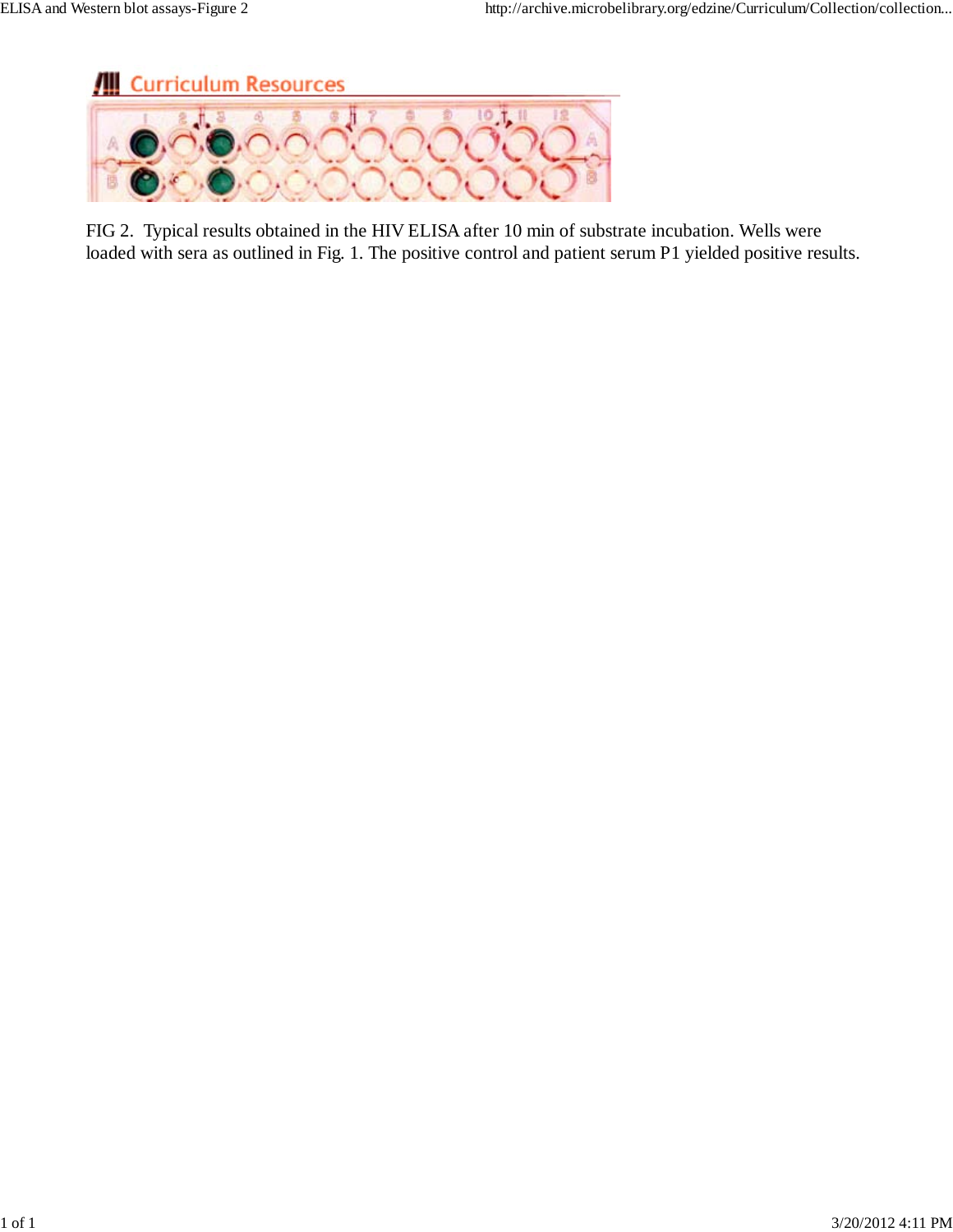

FIG 3. Banding patterns obtained in the HIV Western blot assay. Molecular weights (expressed in kD) simulating those found in HIV are labeled to the left of the positive control (+). Strips are labeled with letter codes of patient sera yielding positive, indeterminate (Indet.), or negative (Neg.) Western blot results. The letter codes correspond to those listed in the appendices. Bands denoted with asterisks (\*) represent spurious cross-reactivities, such as those that occur with cellular contaminants in the HIV antigen preparation.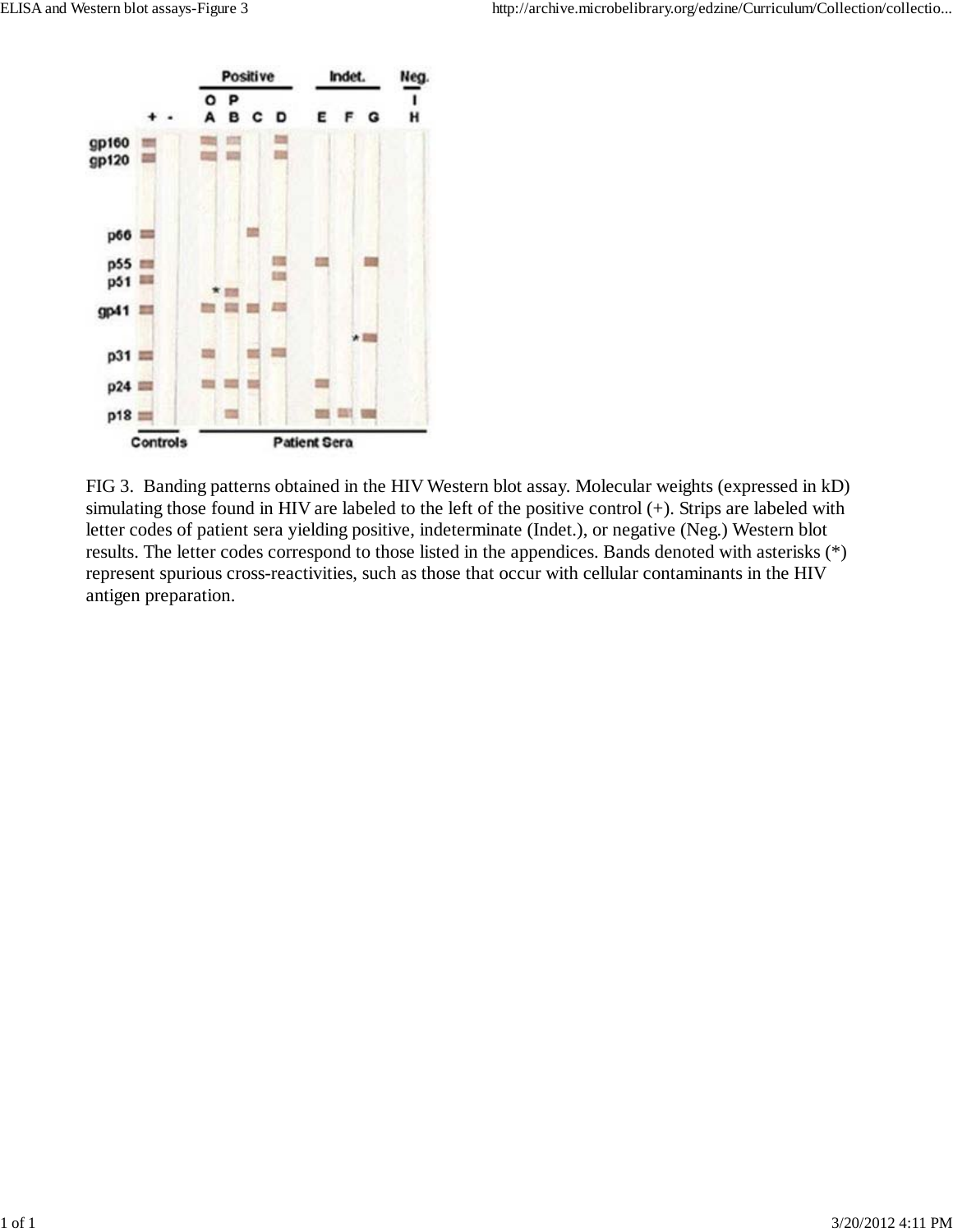| Positive ELISA, positive Western blot      | A, B, C, D, O, P                                |
|--------------------------------------------|-------------------------------------------------|
| Positive ELISA, indeterminate Western blot | $\mathbb{E}, \mathcal{F}, \mathcal{G}$          |
| Positive ELISA, negative Western blot      | H, I                                            |
| Negative ELISA, Western blot not performed | $ J, K, L, M, N, Q, R, S, T, U, V, W, X, Y, Z $ |

# **Appendix 1 - Letter Codes for Simulated Patient Sera**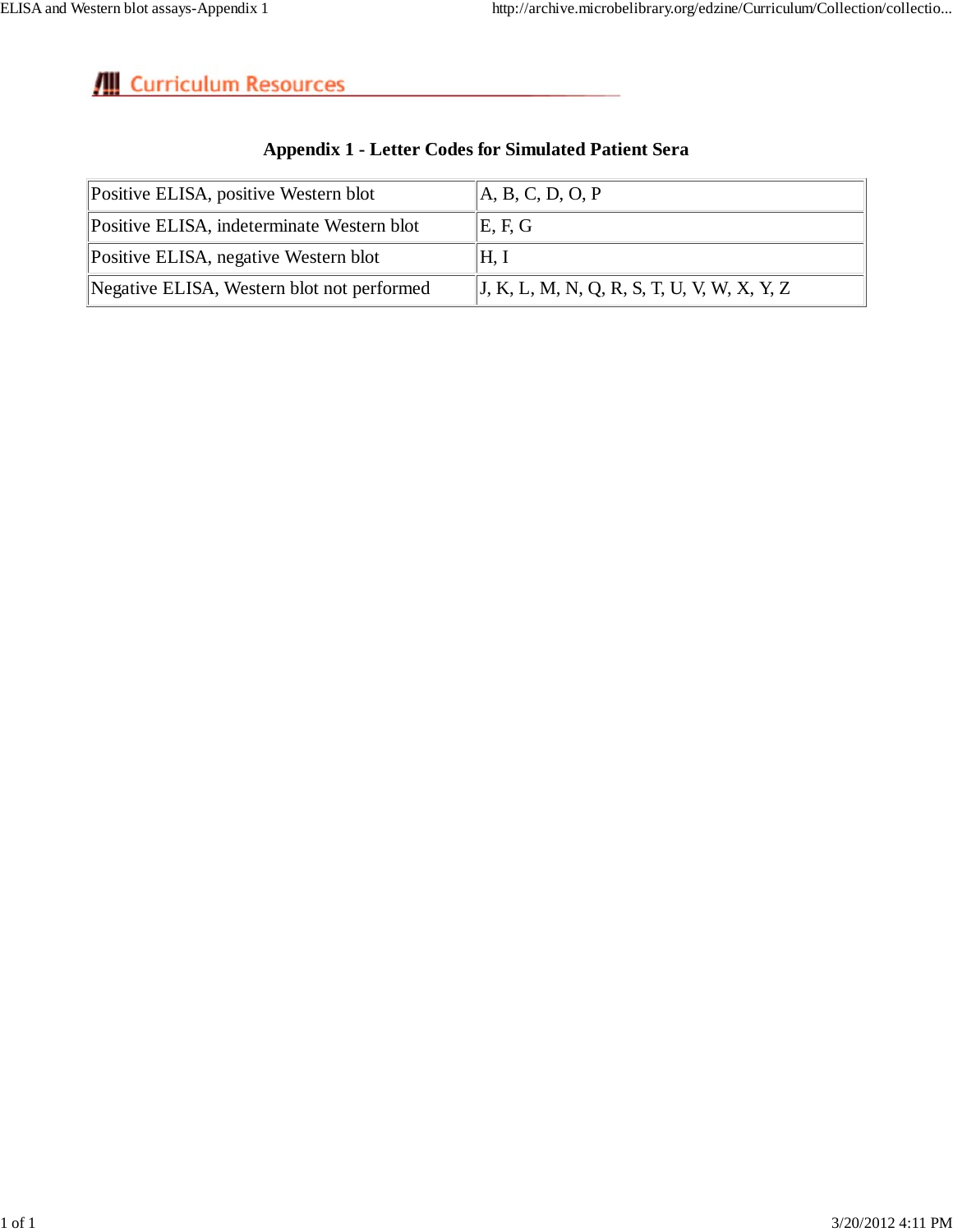## **Appendix 2. Suggested Serum Groupings**

Note: Each pair of students receives 3 simulated patient sera for the ELISA, in addition to a positive control and negative control. The single patient serum that yields a positive result is listed under the "Western blot" column heading, along with the reaction obtained for that serum in the Western blot assay: positive (+), negative (-), or indeterminate (I).

| Group numbers    | ELISA - patient samples | Western blot - patient samples |
|------------------|-------------------------|--------------------------------|
| $\,1\,$          | Z, N, C                 | $C (+)$                        |
| $\overline{2}$   | Q, X, E                 | E(I)                           |
| 3                | U, V, F                 | F(I)                           |
| $\overline{4}$   | T, L, G                 | G(I)                           |
| $\mathfrak{S}$   | R, M, A                 | $A (+)$                        |
| $\sqrt{6}$       | K, W, B                 | $B (+)$                        |
| $\boldsymbol{7}$ | J, S, I                 | $I(-)$                         |
| $8\,$            | T, Y, P                 | $P (+)$                        |
| 9                | X, U, H                 | $H(\cdot)$                     |
| 10               | S, N, D                 | $D (+)$                        |
| 11               | L, J, O                 | $O (+)$                        |
| 12               | W, V, H                 | $H(\cdot)$                     |
| 13               | K, Z, O                 | $O (+)$                        |
| $14$             | Q, R, F                 | F(I)                           |
| 15               | M, U, P                 | $P (+)$                        |
| 16               | X, Z, D                 | $D (+)$                        |
| 17               | W, L, E                 | E(I)                           |
| $18\,$           | Q, N, A                 | $A (+)$                        |
| 19               | S, T, B                 | $B (+)$                        |
| 20               | J, K, I                 | $I(-)$                         |
| 21               | V, Y, G                 | G(I)                           |
| $22\,$           | R, N, C                 | $C (+)$                        |
| 23               | W, U, I                 | $I(-)$                         |
| 24               | $S, L, C$               | $C (+)$                        |
| $25\,$           | M, X, P                 | $P(+)$                         |
| 26               | Z, K, F                 | F(I)                           |
| $27\,$           | Y, T, A                 | $A (+)$                        |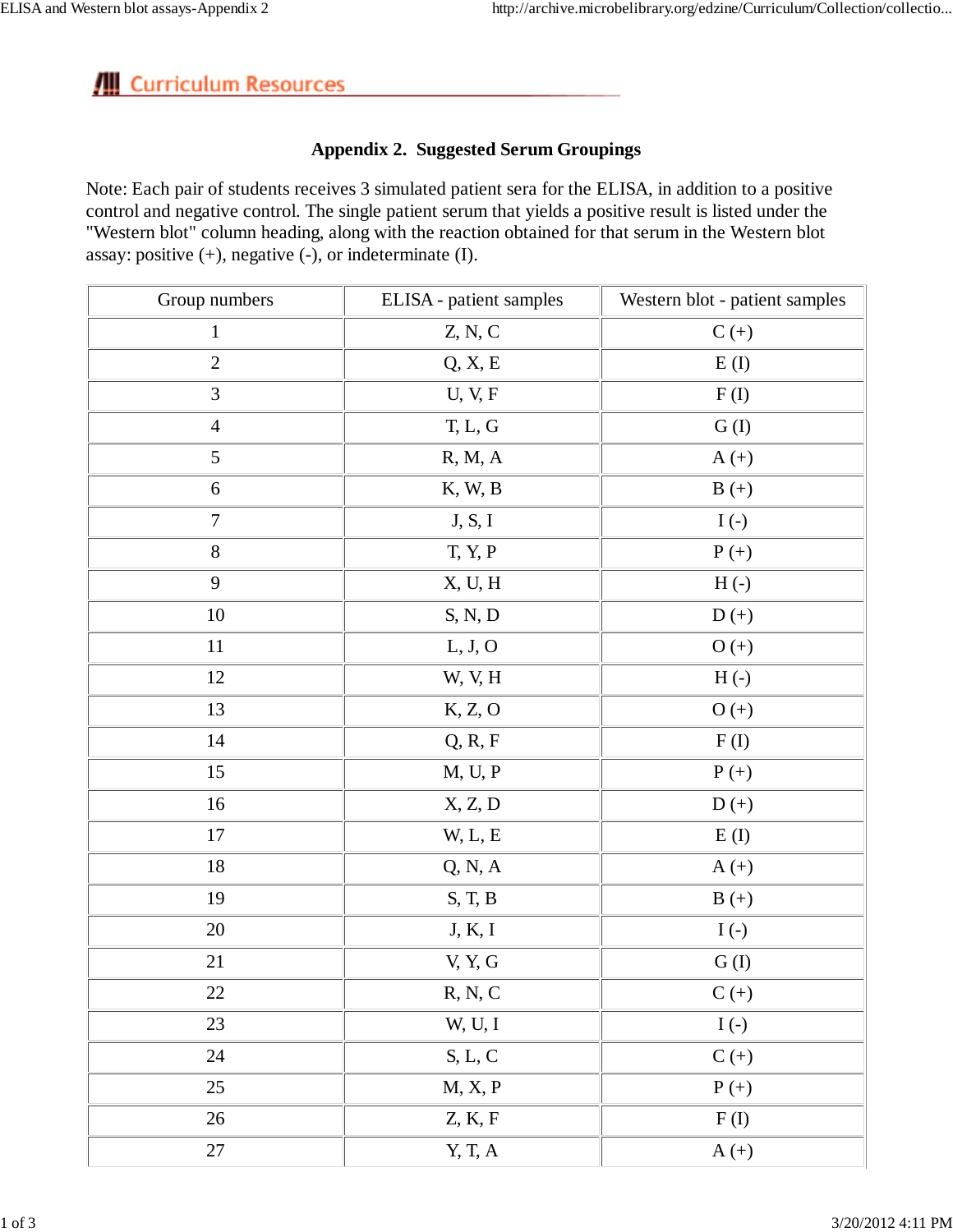| 28     | V, Q, D                            | $D (+)$        |  |
|--------|------------------------------------|----------------|--|
| 29     | $J, W, B$                          | $B (+)$        |  |
| $30\,$ | Q, N, G                            | ${\cal G}$ (I) |  |
| 31     | X, Z, E                            | E(I)           |  |
| 32     | U, M, O                            | $O (+)$        |  |
| 33     | T, L, H                            | $H(-)$         |  |
| 34     | S, R, E                            | E(I)           |  |
| 35     | K, Y, B                            | $B (+)$        |  |
| 36     | V, T, P                            | $P (+)$        |  |
| $37\,$ | W, R, A                            | $A (+)$        |  |
| 38     | K, S, D                            | $D (+)$        |  |
| 39     | Z, Y, I                            | $I(-)$         |  |
| $40\,$ | $\mathbf{J},\mathbf{Q},\mathbf{G}$ | ${\cal G}$ (I) |  |
| 41     | L, U, F                            | F(I)           |  |
| $42\,$ | X, N, O                            | $O (+)$        |  |
| 43     | M, J, H                            | $H(-)$         |  |
| 44     | U, T, C                            | $C (+)$        |  |
| $45\,$ | S, Z, P                            | $P (+)$        |  |
| $46\,$ | Z, N, C                            | $C (+)$        |  |
| $47\,$ | Q, X, E                            | E(I)           |  |
| $48\,$ | U, V, F                            | F(I)           |  |
| 49     | T, L, G                            | ${\cal G}$ (I) |  |
| $50\,$ | R, M, A                            | $A (+)$        |  |
| 51     | K, W, B                            | $B (+)$        |  |
| $52\,$ | J, S, I                            | $I(\cdot)$     |  |
| 53     | T, Y, P                            | $P (+)$        |  |
| 54     | X, U, H                            | $H(-)$         |  |
| 55     | S, N, D                            | $D (+)$        |  |
| 56     | L, J, O                            | $O (+)$        |  |
| 57     | W, V, H                            | $H(-)$         |  |
| 58     | K, Z, O                            | $O (+)$        |  |
| 59     | Q, R, F                            | F(I)           |  |
| $60\,$ | M, U, P                            | $P (+)$        |  |
| 61     | X, Z, D                            | $D (+)$        |  |
| 62     | W, L, E                            | E(I)           |  |
|        |                                    |                |  |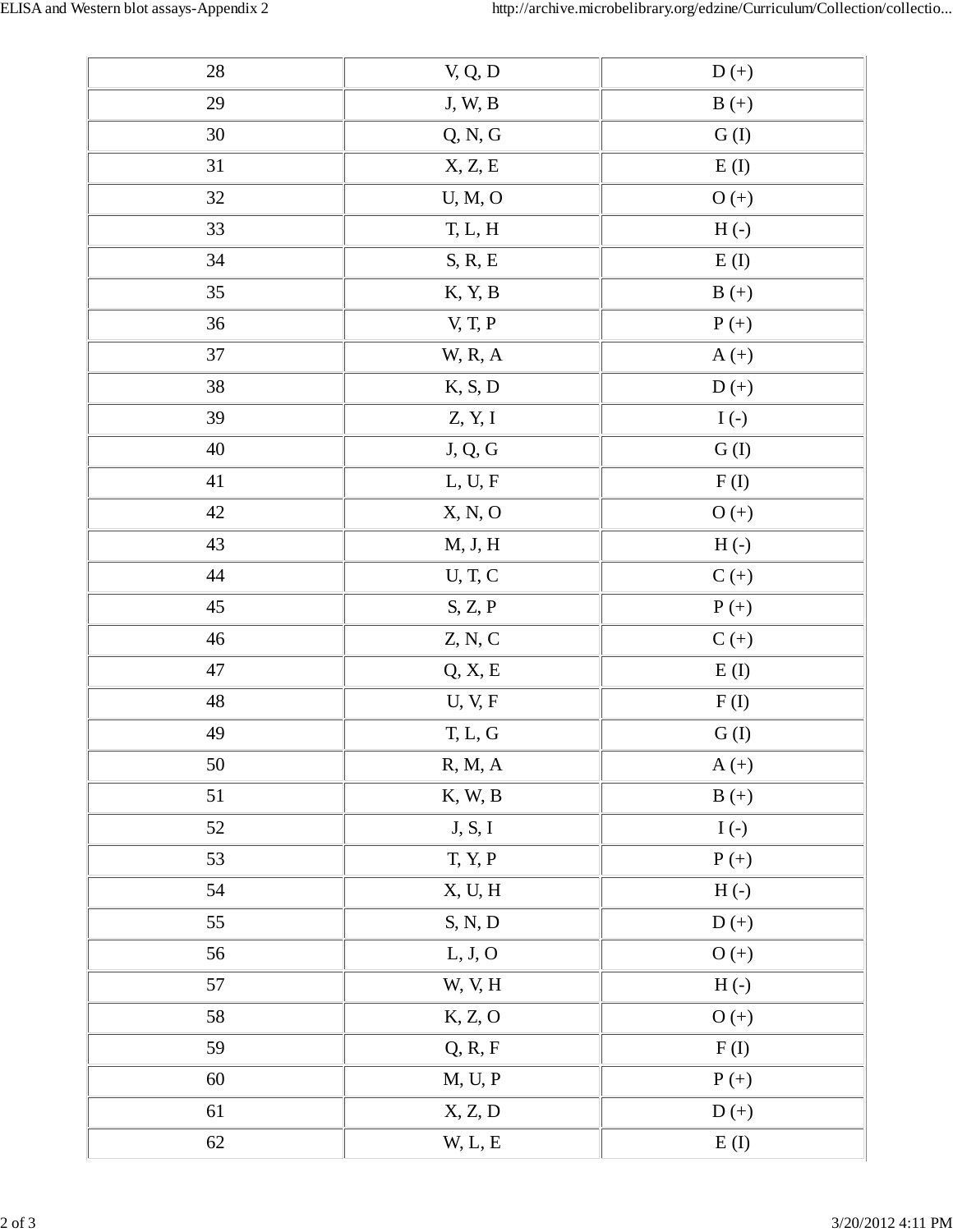| 63       | Q, N, A                                | $A (+)$                       |  |
|----------|----------------------------------------|-------------------------------|--|
| 64       | $\mathcal{S},$ T, $\mathcal{B}$        | $B (+)$                       |  |
| 65       | J, K, I                                | $I(-)$                        |  |
| 66       | V, Y, G                                | ${\cal G}$ (I)                |  |
| 67       | R, N, C                                | $\mathcal{C}\left( +\right)$  |  |
| 68       | W, U, I                                | $I(-)$                        |  |
| 69       | $S, L, C$                              | $C (+)$                       |  |
| $70\,$   | M, X, P                                | $P(+)$                        |  |
| $71\,$   | Z, K, F                                | F(I)                          |  |
| $72\,$   | Y, T, A                                | $A (+)$                       |  |
| 73       | V, Q, D                                | $D (+)$                       |  |
| $74\,$   | J, W, B                                | $B (+)$                       |  |
| 75       | Q, N, G                                | ${\cal G}$ (I)                |  |
| 76       | X, Z, E                                | E(I)                          |  |
| $77\,$   | U, M, O                                | $O (+)$                       |  |
| $78\,$   | T, L, H                                | $H(-)$                        |  |
| 79       | $S, R, E$                              | E(I)                          |  |
| $80\,$   | K, Y, B                                | $B (+)$                       |  |
| 81       | V, T, P                                | $P (+)$                       |  |
| $82\,$   | <b>W, R, A</b>                         | $A (+)$                       |  |
| 83       | K, S, D                                | $D (+)$                       |  |
| $\bf 84$ | Z, Y, I                                | $I(\cdot)$                    |  |
| 85       | $\mathbf{J},\,\mathbf{Q},\,\mathbf{G}$ | G(I)                          |  |
| 86       | L, U, F                                | ${\bf F}\left({\bf I}\right)$ |  |
| $87\,$   | X, N, O                                | $O (+)$                       |  |
| $88\,$   | M, J, H                                | $H(-)$                        |  |
| 89       | $U, T, C$                              | $C (+)$                       |  |
| $90\,$   | S, Z, P                                | $P (+)$                       |  |